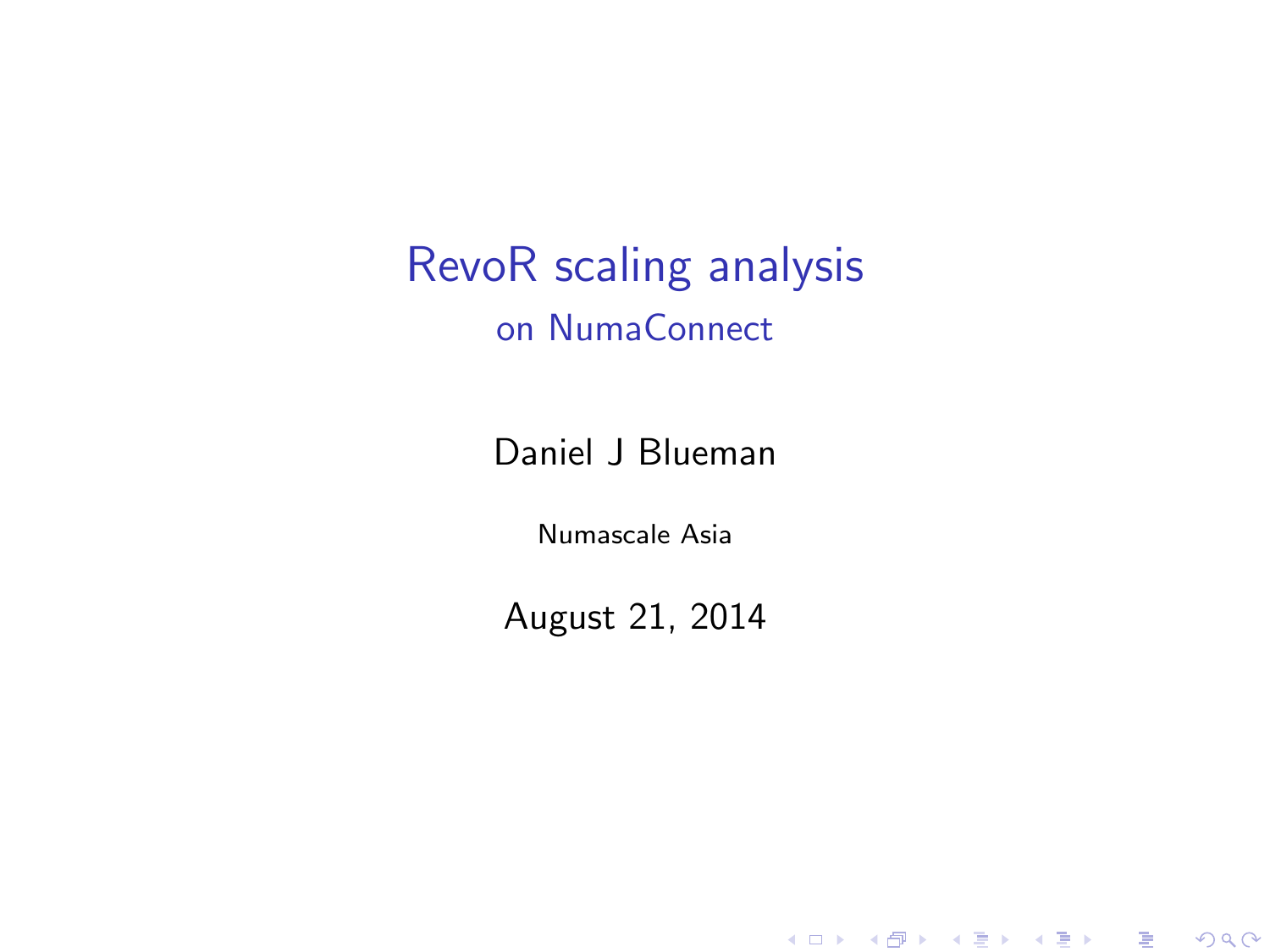### Introduction

- $\triangleright$  Revolution R exhibits poor scaling with increasing core count in the 1Billion benchmark
- **In Large-SMP** systems have much higher scheduling overhead
	- $\triangleright$  efficiency loss increases significantly with non-compute bound workloads
- ▶ System under test is a four Supermicro quad-socket servers (dual-populated)
	- $\blacktriangleright$  128 cores of Opteron 6380 processors
	- ▶ 512GB DDR3-1600 ECC memory
	- $\triangleright$  interconnected with revision C NumaConnect adapters in 2x2 geometry

4 D > 4 P + 4 B + 4 B + B + 9 Q O

 $\triangleright$  A warm-up run was performed, ensuring data was accessed directly from pagecache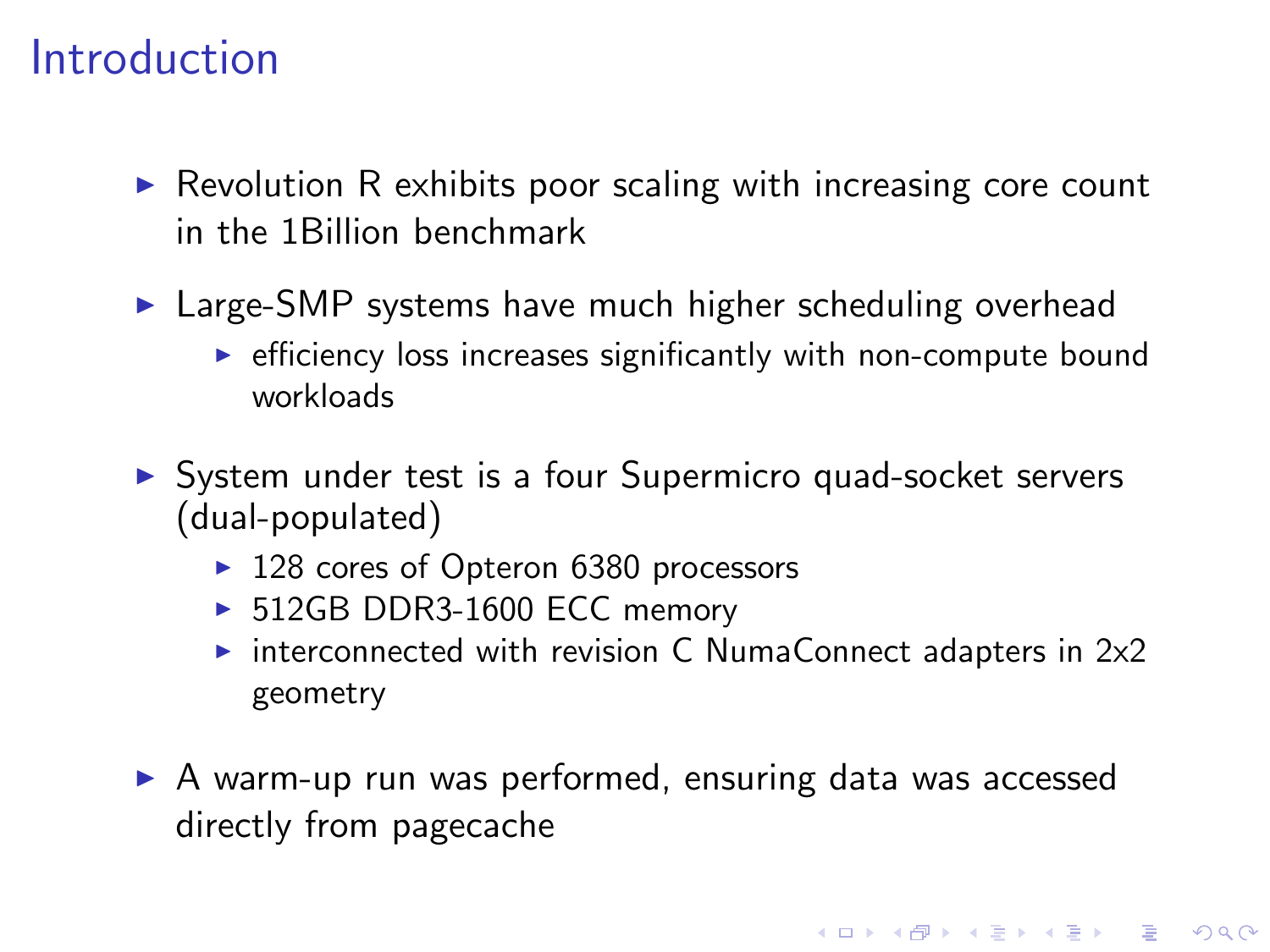## Approach

 $\triangleright$  need coarse-grain system profiler

- $\triangleright$  perf record profiles instuction-level throughput, so too narrow
- $\triangleright$  vmstat is more system-level, so ideal:

|   | \$ vmstat 3 |  |                                                           |  |  |  |  |  |  |  |  |  |  |  |  |
|---|-------------|--|-----------------------------------------------------------|--|--|--|--|--|--|--|--|--|--|--|--|
|   |             |  | r b swpd free buff cache si so bi bo in csussy idwast     |  |  |  |  |  |  |  |  |  |  |  |  |
|   |             |  | 1 0 0 403729408 67056 120149440 0 0 0 0 21 14 0 0 100 0 0 |  |  |  |  |  |  |  |  |  |  |  |  |
| . |             |  | 1 0 0 403729408 67056 120149440 0 0 0 0 19 13 0 0 100 0 0 |  |  |  |  |  |  |  |  |  |  |  |  |

 $\triangleright$  choose interval greater than iteration/block time to average load variation

K ロ ▶ K @ ▶ K 할 > K 할 > 1 할 > 1 이익어

 $\triangleright$  eg vmstat 10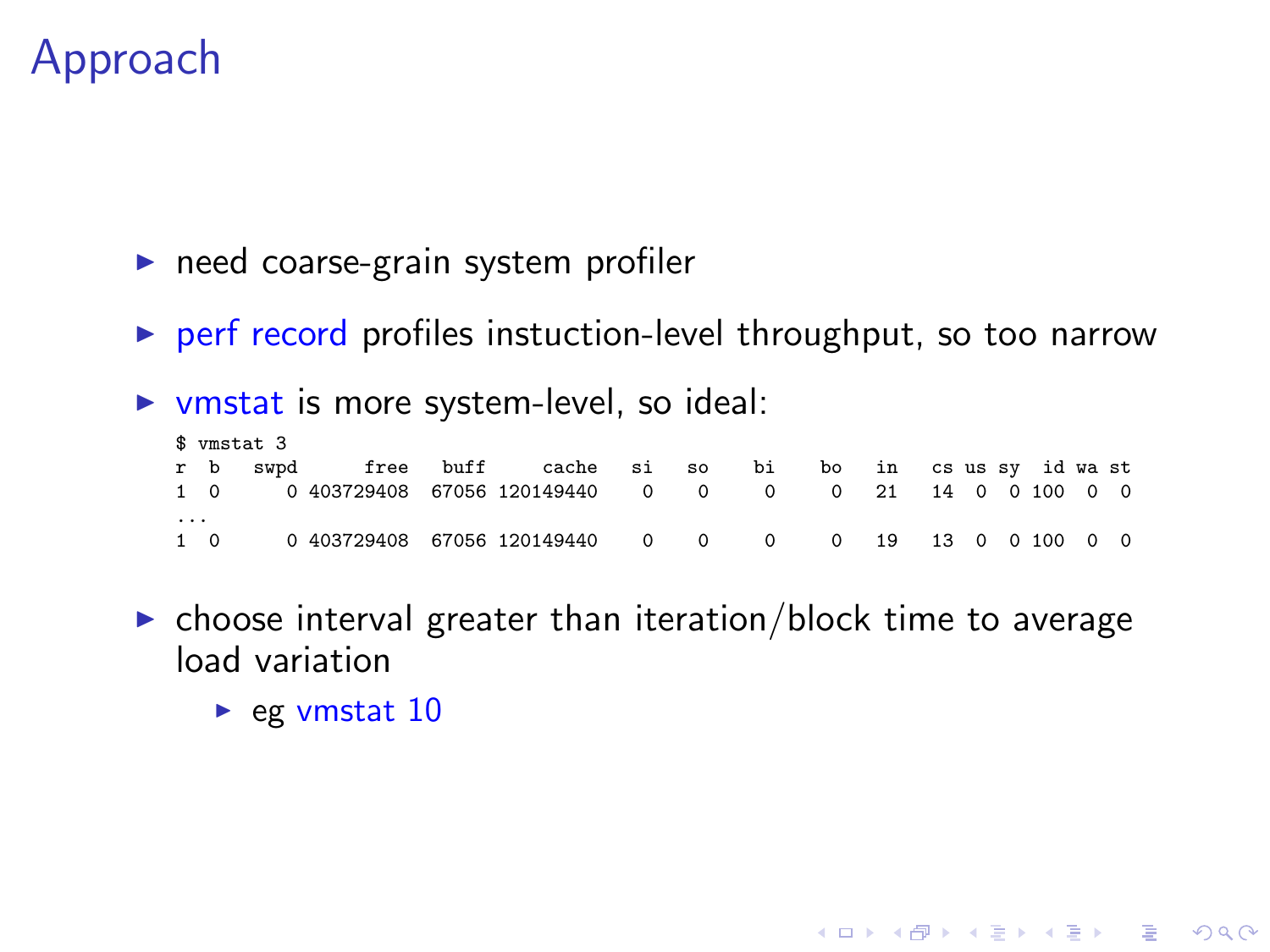## Useful fields

 $\triangleright$  r is the average number of runnable processes

- $\triangleright$  should be equal to the number of allocated cores
- $\triangleright$  b is the average number of processes waiting for I/O
	- $\triangleright$  should be low, ideally 0 (dataset in pagecache)
- $\triangleright$  in is interrupts per second
	- $\blacktriangleright$  almost all scheduling interrupts; higher is less efficient
	- $\blacktriangleright$  lengthen maximum scheduling quantum by running processes in batch class

- $\triangleright$  cs is context switches per second
	- $\triangleright$  they occur when making a system call or blocking
	- $\triangleright$  various overheads: TLB flush, state store/restore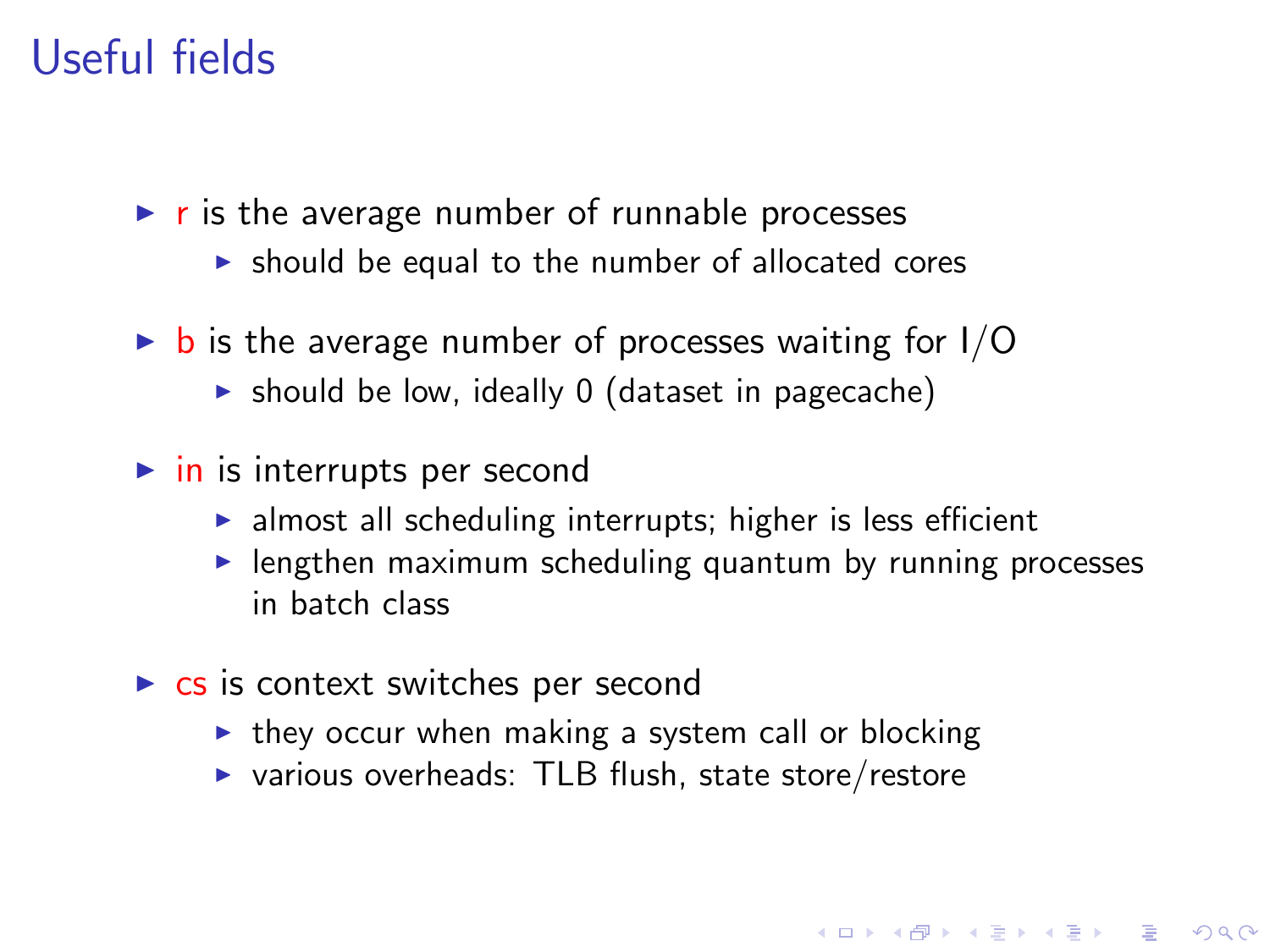# Useful fields (continued)

 $\triangleright$  us is percentage of time executing application code

- $\triangleright$  critically indicates how much compute resource the application is receiving; should be close to the percentage of cores allocated
- $\triangleright$  sy is percentage of time executing kernel code
	- $\blacktriangleright$  key indicator of over-use of system calls, context switches or communication; expected to be  $\langle 3\%$

- $\triangleright$  id is percentage of time not consumed otherwise
- $\triangleright$  wa is percentage of time waiting on disk or network  $I/O$ 
	- Expected to be less than  $\langle 5\%$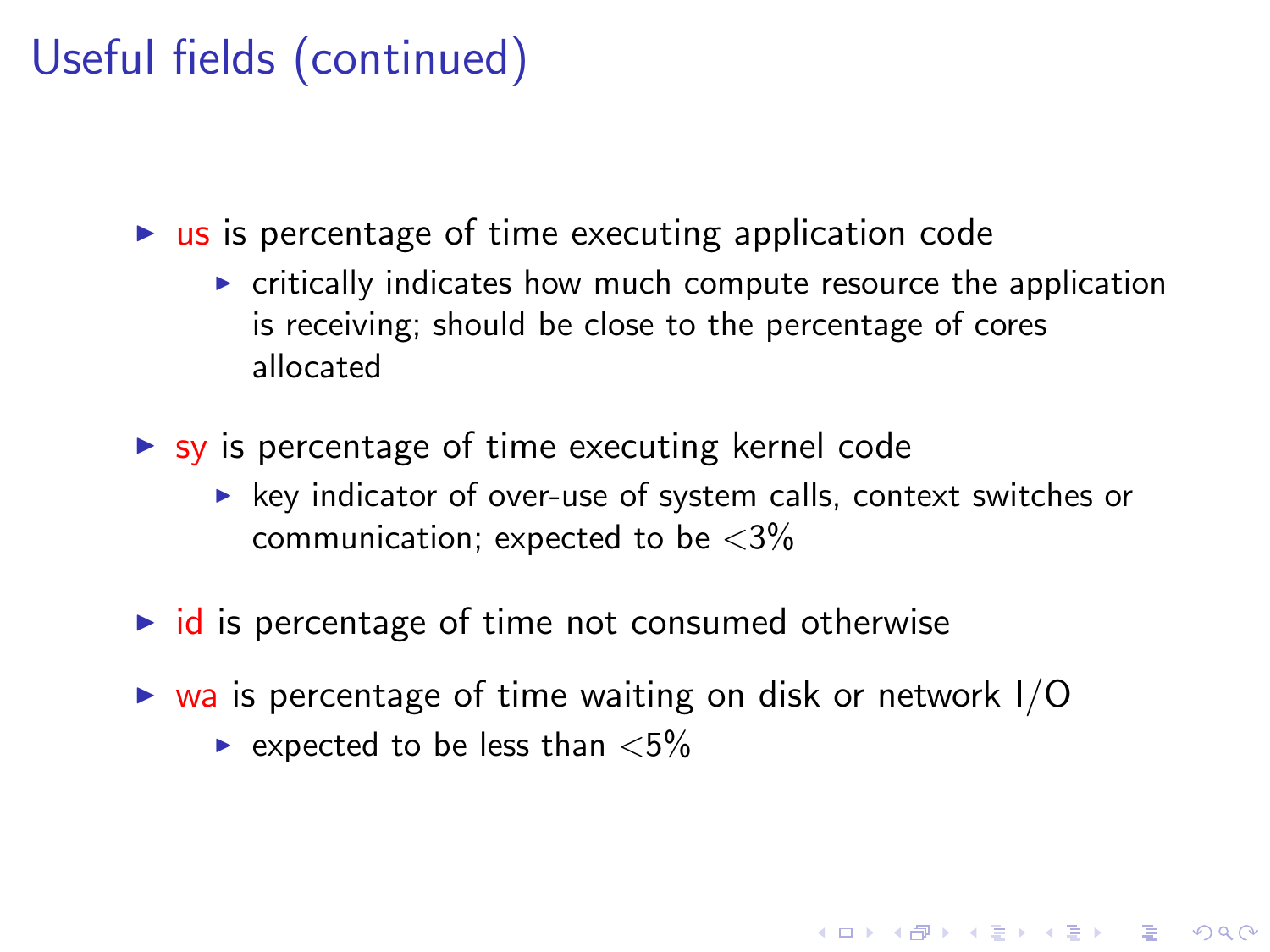#### Observed data

| idle |           |  |                                                                   |  |  |  |  |  |  |
|------|-----------|--|-------------------------------------------------------------------|--|--|--|--|--|--|
|      |           |  | r b swpd free buff cache si so bi bo in csus sy id wast           |  |  |  |  |  |  |
|      |           |  | 1 0 0 0 0 0 403729408 67056 120149440 0 0 0 0 0 21 14 0 0 100 0 0 |  |  |  |  |  |  |
|      | 2 cores   |  |                                                                   |  |  |  |  |  |  |
|      |           |  | r b swpd free buff cache si so bi bo in csus syidwast             |  |  |  |  |  |  |
|      |           |  | 3 0 0 403376832 39152 120176928 0 0 0 0 372 58 2 0 98 0 0         |  |  |  |  |  |  |
|      | 4 cores   |  |                                                                   |  |  |  |  |  |  |
|      |           |  | r b swpd free buff cache si so bi bo in cs us sy id wast          |  |  |  |  |  |  |
|      |           |  | 5 0 0 403409760 40028 120166608 0 0 0 4 725 129 3 0 97 0 0        |  |  |  |  |  |  |
|      | 8 cores   |  |                                                                   |  |  |  |  |  |  |
|      |           |  | r b swpd free buff cache si so bi bo in cs us sy id wast          |  |  |  |  |  |  |
|      |           |  | 5 0 0 103442080 40252 120166736 0 0 0 0 1064 247 4 0 95 0 0       |  |  |  |  |  |  |
|      | 16 cores  |  |                                                                   |  |  |  |  |  |  |
|      |           |  | r b swpd free buff cache si so bi bo in cs us sy id wast          |  |  |  |  |  |  |
|      |           |  | 8 0 0 403457152 40484 120166736 0 0 0 1 2872 4054 3 1 96 0 0      |  |  |  |  |  |  |
|      | 32 cores  |  |                                                                   |  |  |  |  |  |  |
|      |           |  | r b swpd free buff cache si so bi bo in csus sy id wast           |  |  |  |  |  |  |
|      |           |  | 10 0 0 403442144 41108 120164928 0 0 0 0 4 5933 7898 4 2 94 0 0   |  |  |  |  |  |  |
|      | 64 cores  |  |                                                                   |  |  |  |  |  |  |
|      |           |  | r b swpd free buff cache si so bi bo in cs us sy id wast          |  |  |  |  |  |  |
|      |           |  | 7 0 0 403390784 41704 120164968 0 0 0 0 6868 7833 3 3 94 0 0      |  |  |  |  |  |  |
|      | 128 cores |  |                                                                   |  |  |  |  |  |  |
|      |           |  | r b swpd free buff cache si so bi bo in csus sy id wast           |  |  |  |  |  |  |
|      |           |  | 6 0 0 403432384 44028 120165136 0 0 0 0 8477 11562 1 3 96 0 0     |  |  |  |  |  |  |

**K ロ K イロ K K モ K K モ K エ エ エ イ の Q Q C**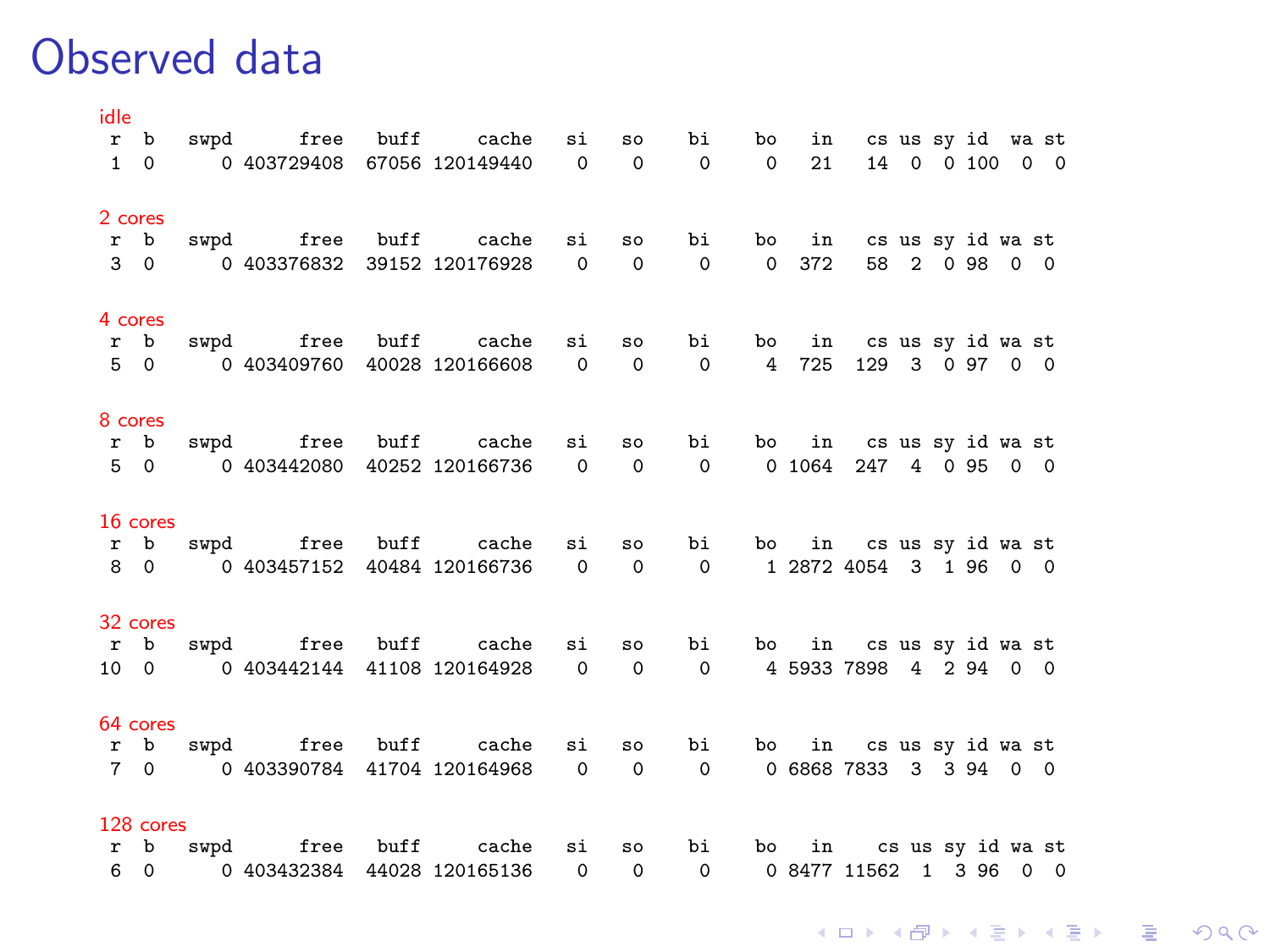# Analysis

- $\triangleright$  runnable processes (thread pool size) less than allocated cores
	- $\blacktriangleright$  particularly as allocated cores increases
	- $\triangleright$  possibly constrained by data-dependencies or domain decomposition
	- $\triangleright$  inefficiency perhaps due to unneeded communication
	- $\triangleright$  locking scheme possibly a poor fit
	- $\triangleright$  code potentially not designed for scaling
- $\triangleright$  high rate of context switches per second
	- $\triangleright$  potential producer/consumer design issue
	- $\triangleright$  time lost waiting for locking or events
	- $\blacktriangleright$  generates a lot of scheduling pressure
	- $\triangleright$  thus interrupts per second and system time
- $\triangleright$  instructions per clock low (measured using perf stat)
	- $\blacktriangleright$  due to core back-end stalls (ie data fetch)
	- instruction scheduling and set not optimised for family  $10h+$ processors
	- $\triangleright$  loose prefetch model used due to code not being optimised for family  $10h+$  processors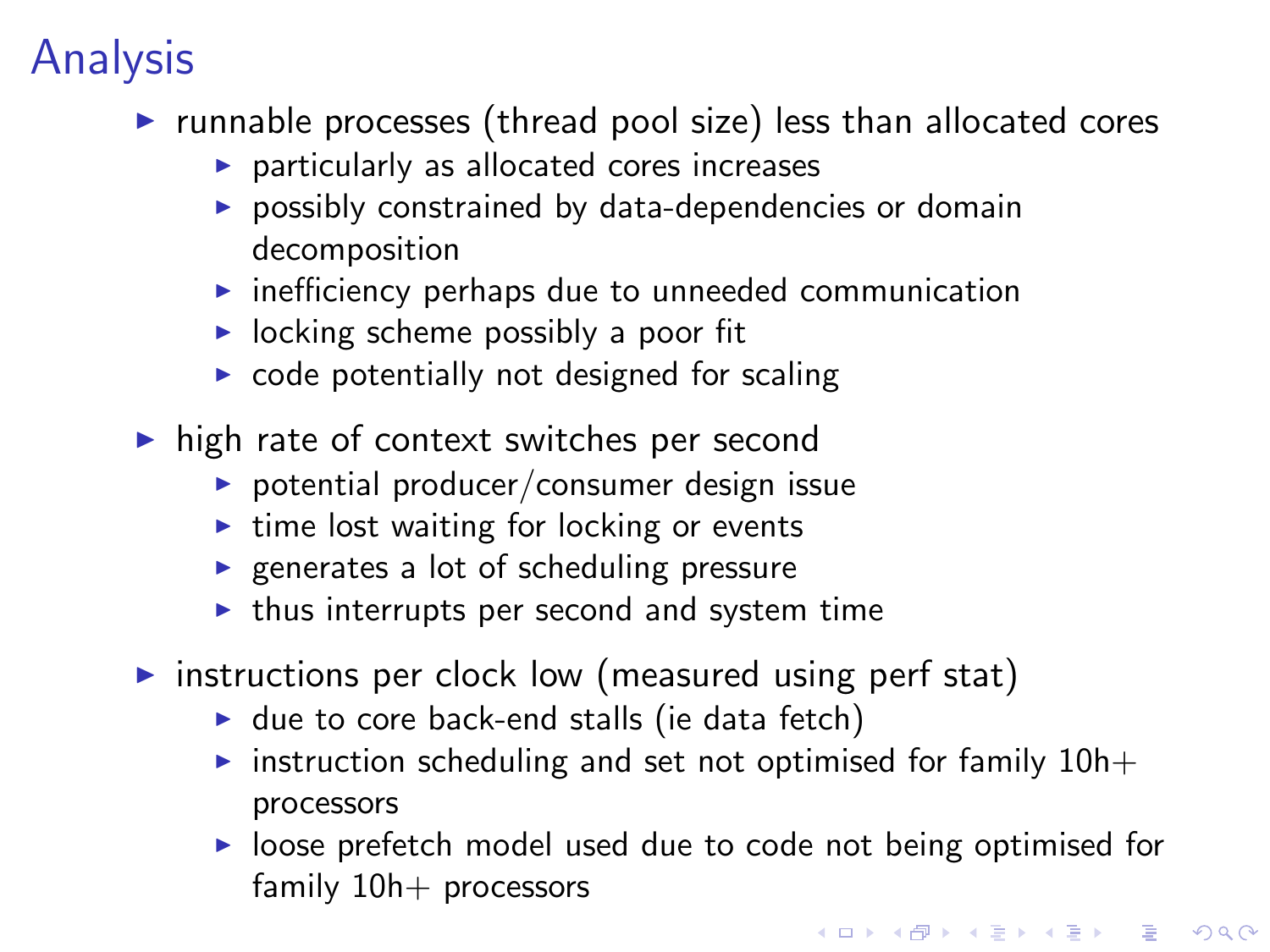### Recommendations

- $\blacktriangleright$  decompose problem optimally
	- $\triangleright$  break into as near compute-time uniform chunks as possible
- $\blacktriangleright$  elide data-copy overhead
	- $\triangleright$  map data files into address space via mmap
	- $\triangleright$  each cacheline (64 bytes) copied needs a two-cycle coherency transaction
	- Intency of accessing the NumaChip's coherency cache ( $300ns$ ) reduces this throughput; copying is not 'free'
	- $\triangleright$  problem would be observable on a dual or quad-socket system
- $\blacktriangleright$  elide communication
	- $\triangleright$  if inter-process, use mmap() to shared buffers
	- $\triangleright$  use dual or triple buffer of equal size to the number of cores allocated to avoid waiting